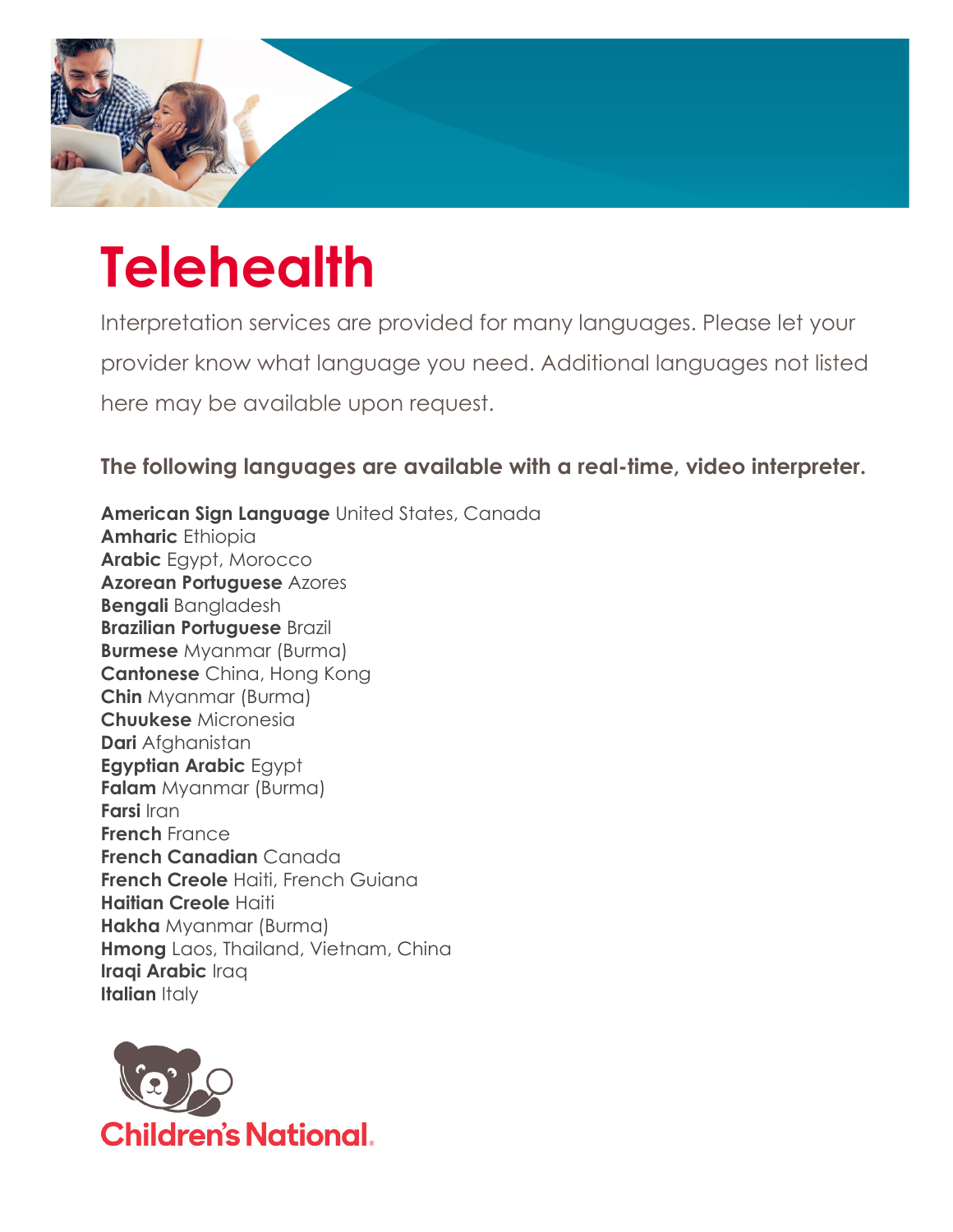

**Japanese** Japan **Jordanian Arabic** Jordan **Karen** Myanmar (Burma) **Korean** Korea **Kurdish** Turkey, Syria **Lautu** Myanmar (Burma) **Lebanese Arabic** Lebanon **Mandarin** China **Matu** Myanmar (Burma) **Mizo** Myanmar (Burma) **Moroccan Arabic** Morocco **Nepali** Nepal **Norwegian** Norway **Palestinian Arabic Palestine Portuguese** Portugal **Russian** Russia **Somali** Somalia **Spanish** Spain, Mexico **Sudanese Arabic** Sudan **Syrian Arabic** Syria **Tedim** Myanmar (Burma) **Toishanese** China **Tunisian Arabic** Tunisia **Ukrainian** Ukraine **Uzbek** Uzbekistan **Vietnamese** Vietnam **Yemeni Arabic** Yemen **Zomi** Myanmar (Burma)

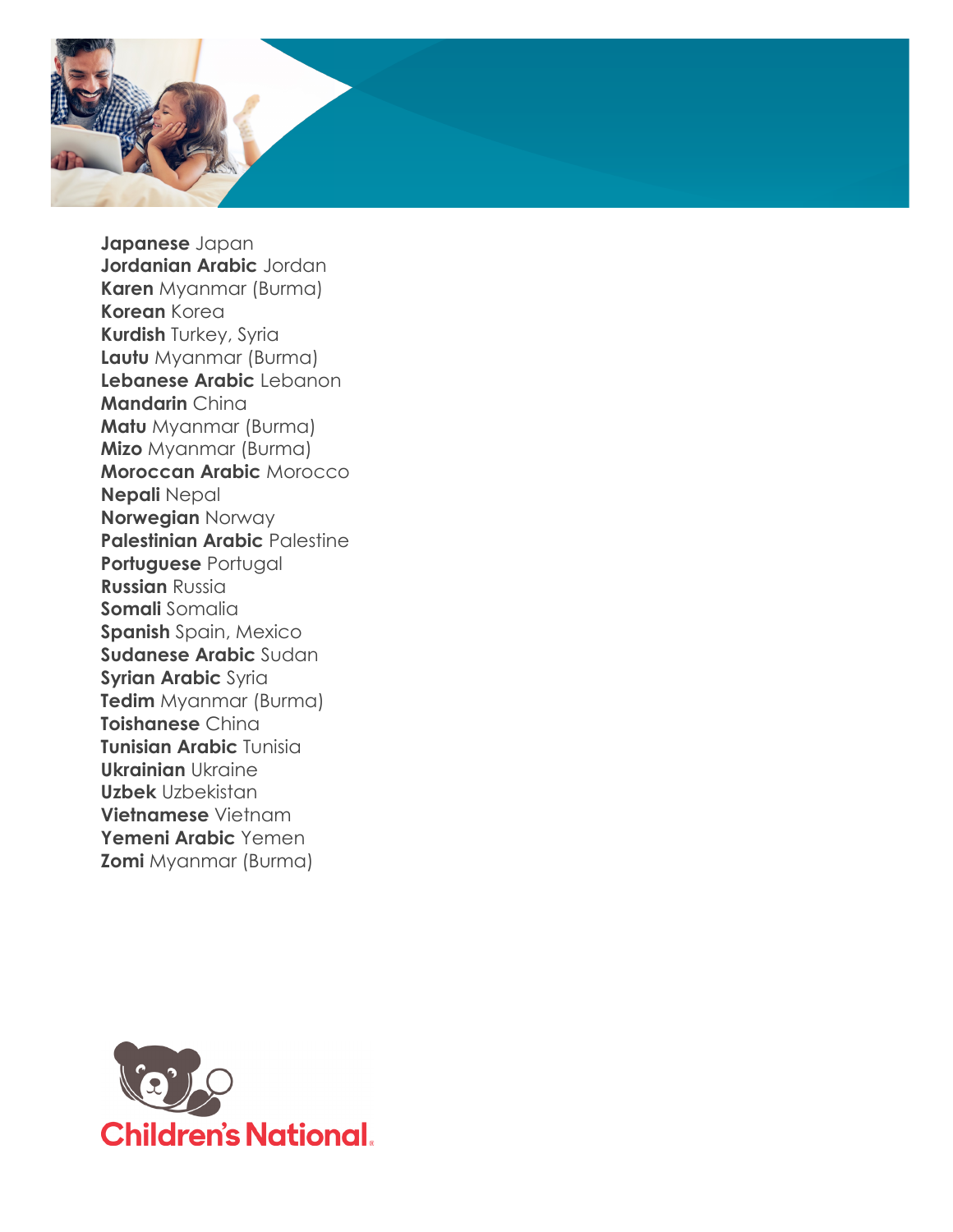

**The following languages are available with a real-time audio interpreter (video is not available for these languages).** 

**Acholi** Uganda, Sudan **Afrikaans** South Africa, Namibia **Akan** Ghana, Ivory Coast **Akateko** Guatemala **Albanian** Albania **Algerian Arabic** Algeria **Anuak** South Sudan, Ethiopia **Armenian** Armenia **Ashanti** Ghana **Assyrian** Iraq **Azerbaijani** Azerbaijan **Bahasa** Indonesia **Bajuni** Somalia, Kenya **Bali** Indonesia **Bambara** Mali **Bandi** Liberia **Basque** Spain **Bassa** Liberia, Sierra Leone **Behdini** Iraq **Belarusian** Belarus **Berber** Morocco **Bosnian** Bosnia, Herzegovina **Bulgarian** Bulgaria **Cambodian** Cambodia **Cape Verdean** Cape Verde **Catalan** Spain **Cebuano** Philippines **Chaldean** Iraq **Chamorro** Guam **Chaochow** China

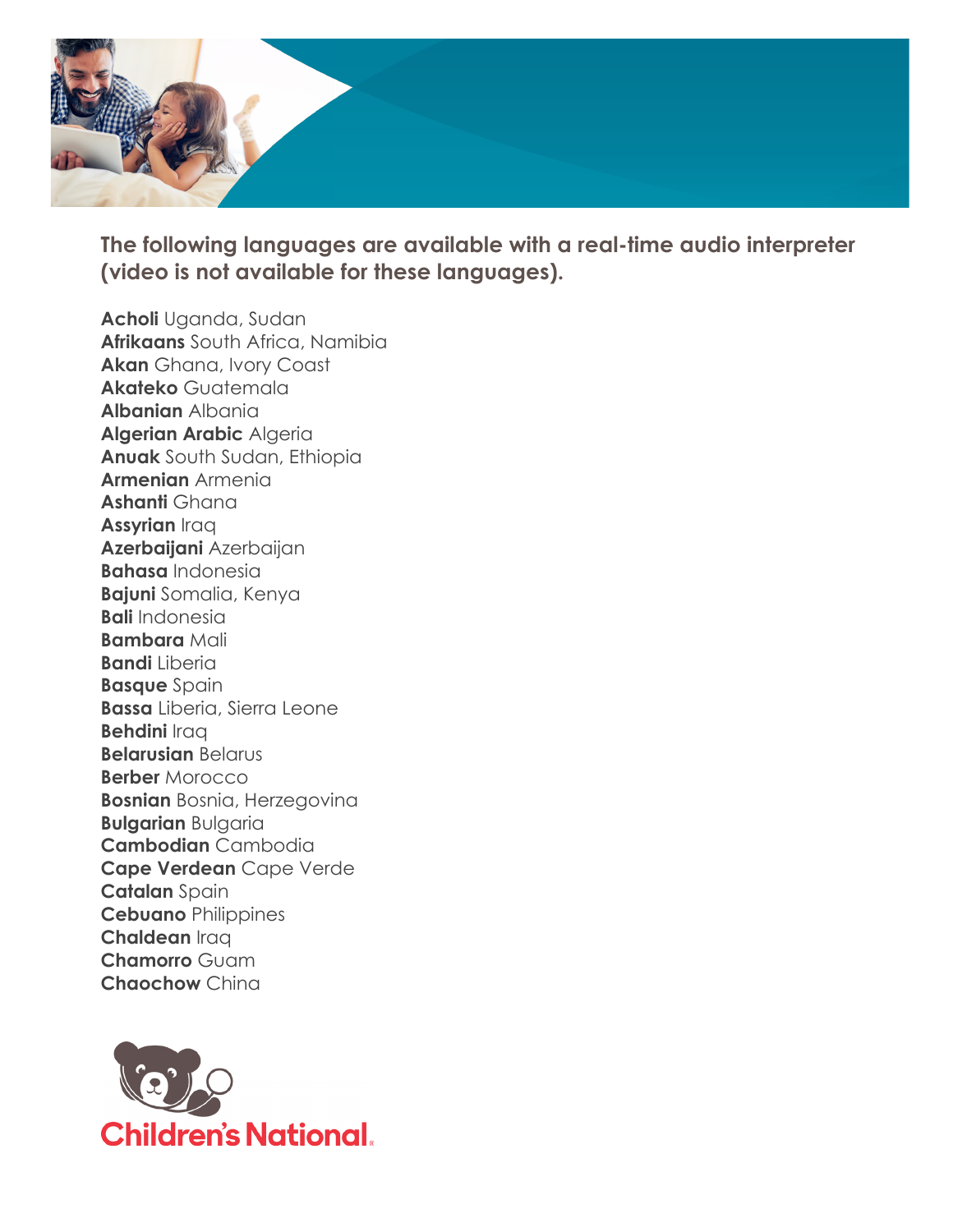

**Chatino** Mexico **Chavacano** Philippines **Cherokee** United States **Chinese Hakka** China **Croatian** Croatia **Czech** Czech Republic **Dakota** United States **Danish** Denmark **Dinka** Sudan **Dioula** Burkina Faso, Ivory Coast **Duala** Cameroon **Dutch** Netherlands **Estonian** Estonia **Ewe** Ghana **Fanti** Ghana **Fijian** Fiji **Filipino** Philippines **Finnish** Finland **Flemish** Belgium **Fukienese** China **Fula** Cameroon, Niger **Fulani** Cameroon, Niger **Fuzhou** China **Ga** Ghana **Garre** Somalia, Ethiopia **Georgian** Georgia **German** Germany **Greek** Greece **Gujarati** India **Hausa** Niger, Nigeria **Hebrew** Israel **Hindi** India **Hunanese** China

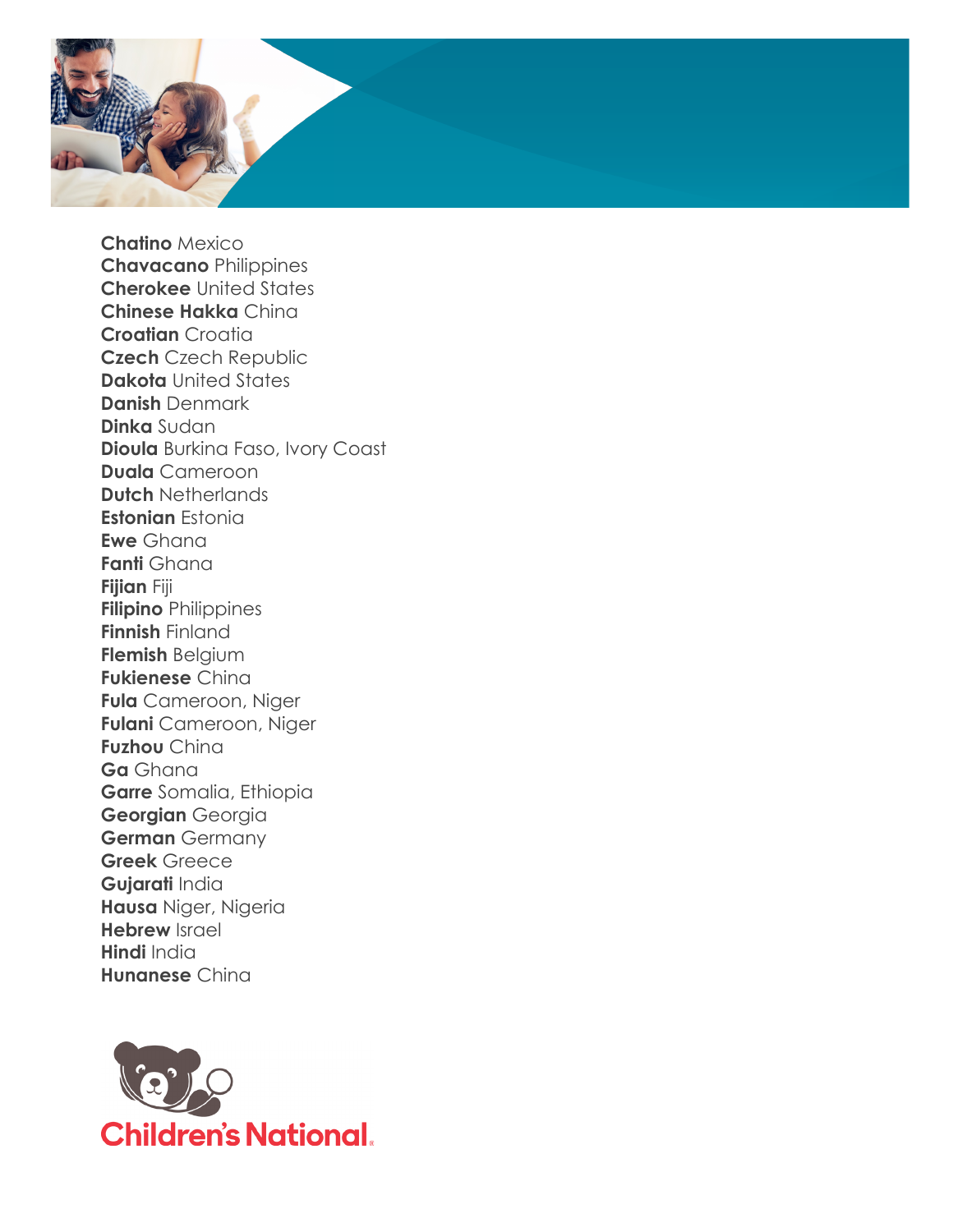

**Hungarian** Hungary **Ibanag** Philippines **Ibo** Nigeria **Icelandic** Iceland **Igbo** Nigeria **Ilocano** Philippines **Indonesian** Indonesia **Jakartanese** Indonesia **Jamaican Patois** Jamaica **Jarai** Vietnam **Javanese** Indonesia **Juba Arabic** Sudan **Kachin** Myanmar (Burma) **Kanjobal** Guatemala **Kannada** India **Karenni** Myanmar (Burma) **Kashmiri** Pakistan, India **Kayah** Myanmar (Burma) **Khmer** Cambodia **K'iche'** Guatemala **Kikuyu** Kenya **Kinyarwanda** Rwanda **Kirundi** Burundi **Kosovan** Kosovo **Kosraean** Micronesia **Kpelle** Guinea, Liberia **Krahn** Liberia, Ivory Coast **Krio** Sierra Leone **Kunama** Eritrea **Kurmanji** Turkey, Syria **Lakota** United States **Lao** Laos **Laotian** Laos

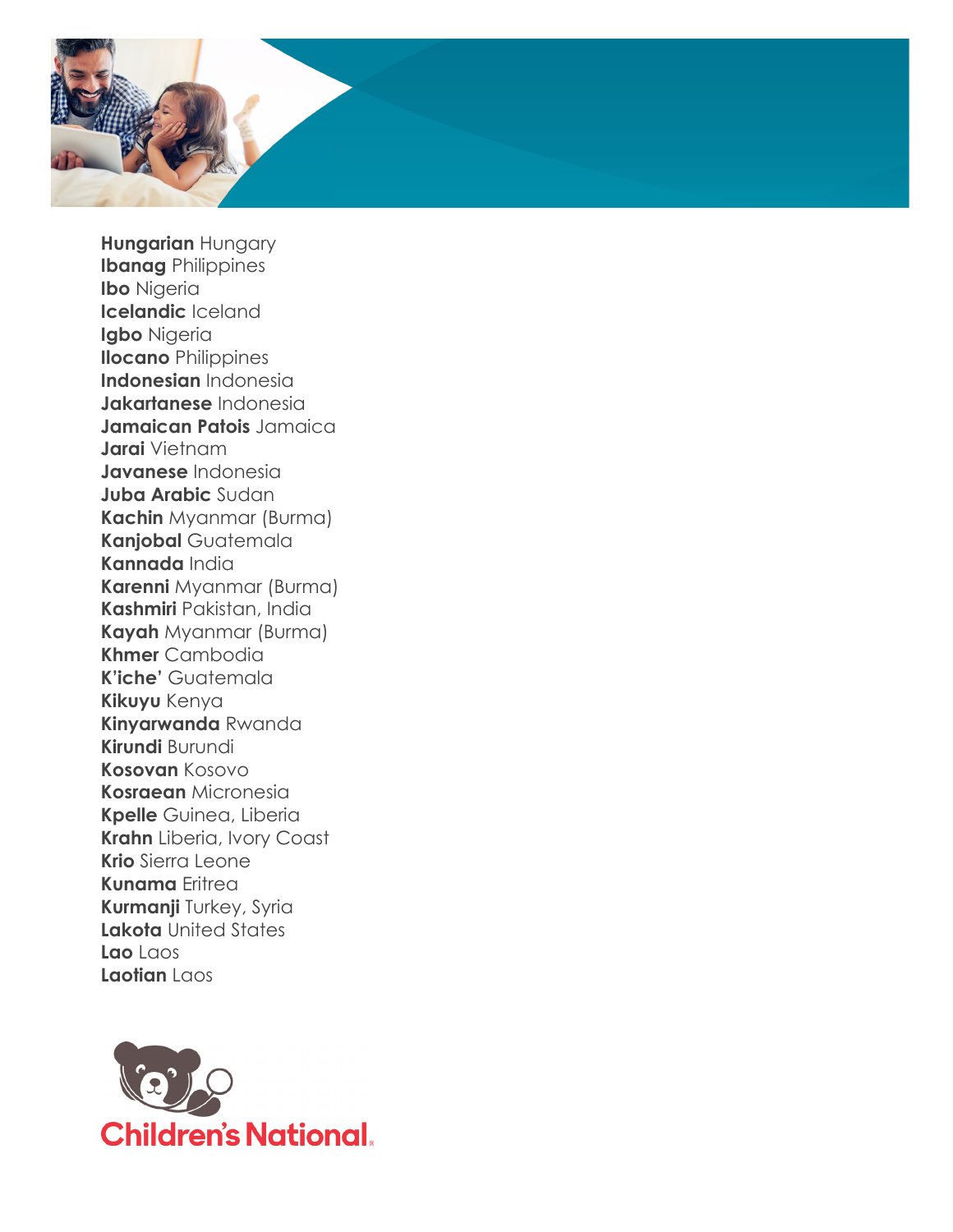

**Latvian** Latvia **Lingala** Republic of Congo **Lithuanian** Lithuania **Lorma** Liberia, Guinea **Luganda** Uganda **Luo** Kenya **Maay-Maay** Somalia **Macedonian** Macedonia **Malagasy** Madagascar **Malay** Malaysia **Malayalam** India **Maltese** Malta **Mam** Guatemala **Mandingo** Senegal **Mandinka** Senegal **Mankon** Cameroon **Mara** Myanmar (Burma) **Marathi** India **Marshallese** Marshall Islands **Mayan** Guatemala, Mexico **Mende** Sierra Leone **Mien** China, Laos **Mina** Togo, Benin **Mixteco Alto** Mexico **Mixteco Bajo** Mexico **Moldovan** Moldova **Mongolian** Mongolia **Montagnard** Vietnam **Navajo** United States **Neapolitan Italy Nigerian Pidgin English** Nigeria **Northern Kissi** Guinea, Sierra Leone

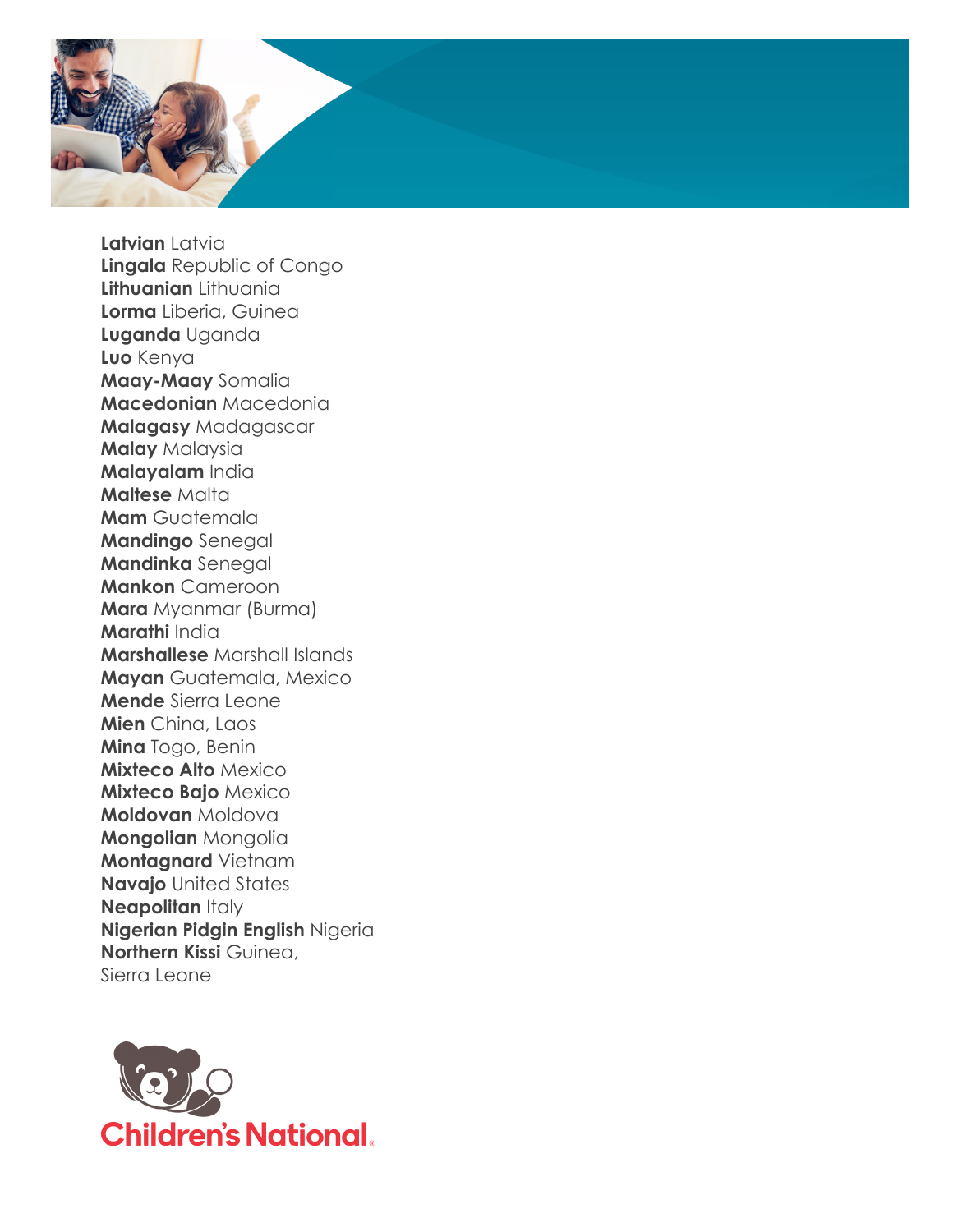

**Nuer** Sudan **Oromo** Ethiopia **Palauan** Palau, Guam **Pampangan** Philippines **Papiamento** Netherlands Antilles **Pashto** Pakistan, Afghanistan **Pidgin English** Nigeria **Pohnpeian** Micronesia **Polish** Poland **Portuguese Creole** Cape Verde **Pulaar** Senegal **Punjabi** India, Pakistan **Q'anjob'al** Guatemala **Quiche** Guatemala **Rohingya** Myanmar (Burma) **Romanian** Romania **Samoan** Samoa **Sango** Central African Republic **Serbian** Serbia, Montenegro **Serbo-Croatian** Balkans **Shanghai** China **Shanghainese** China **Sicilian Italy Sindhi** India **Sinhalese** Sri Lanka **Slovak** Slovakia **Slovenian** Slovenia **Soninke** Mali, Senegal **Sorani** *Iraq*, *Iran* **Southern Kissi** Sierra Leone **Susu** Guinea **Swahili** Tanzania, Kenya **Swedish** Sweden